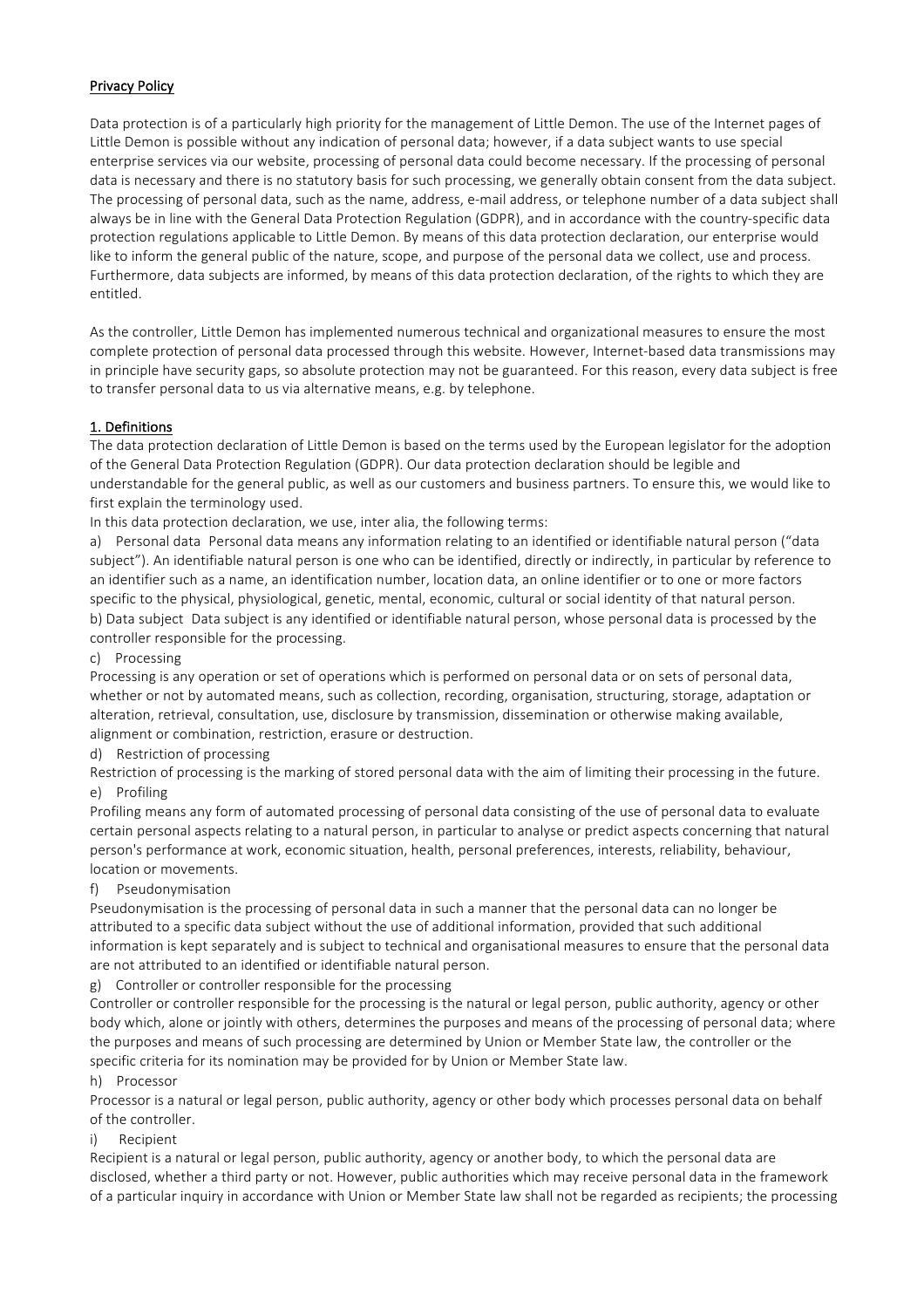of those data by those public authorities shall be in compliance with the applicable data protection rules according to the purposes of the processing.

j) Third party

Third party is a natural or legal person, public authority, agency or body other than the data subject, controller, processor and persons who, under the direct authority of the controller or processor, are authorised to process personal data.

k) Consent

Consent of the data subject is any freely given, specific, informed and unambiguous indication of the data subject's wishes by which he or she, by a statement or by a clear affirmative action, signifies agreement to the processing of personal data relating to him or her.

# 2. Name and Address of the controller

Controller for the purposes of the General Data Protection Regulation (GDPR), other data protection laws applicable in Member states of the European Union and other provisions related to data protection is:

Little Demon Unit 36, Ignite Business Centre, 46 Springwood Drive, Braintree CM7 2YN UK Phone: 07538 785 262 Email: Info@littledemon.co.uk Website: Www.littledemon.co.uk

# 3. Collection of general data and information

The website of Little Demon collects a series of general data and information when a data subject or automated system calls up the website. This general data and information are stored in the server log files. Collected may be (1) the browser types and versions used, (2) the operating system used by the accessing system, (3) the website from which an accessing system reaches our website (so-called referrers), (4) the sub-websites, (5) the date and time of access to the Internet site, (6) an Internet protocol address (IP address), (7) the Internet service provider of the accessing system, and (8) any other similar data and information that may be used in the event of attacks on our information technology systems.

When using these general data and information, Little Demon does not draw any conclusions about the data subject. Rather, this information is needed to (1) deliver the content of our website correctly, (2) optimize the content of our website as well as its advertisement, (3) ensure the long-term viability of our information technology systems and website technology, and (4) provide law enforcement authorities with the information necessary for criminal prosecution in case of a cyber-attack. Therefore, Little Demon analyses anonymously collected data and information statistically, with the aim of increasing the data protection and data security of our enterprise, and to ensure an optimal level of protection for the personal data we process. The anonymous data of the server log files are stored separately from all personal data provided by a data subject.

# 4. Contact possibility via the website

The website of Little Demon contains information that enables a quick electronic contact to our enterprise, as well as direct communication with us, which also includes a general address of the so-called electronic mail (e-mail address). If a data subject contacts the controller by e-mail or via a contact form, the personal data transmitted by the data subject are automatically stored. Such personal data transmitted on a voluntary basis by a data subject to the data controller are stored for the purpose of processing or contacting the data subject. There is no transfer of this personal data to third parties.

## 5. Routine erasure and blocking of personal data

The data controller shall process and store the personal data of the data subject only for the period necessary to achieve the purpose of storage, or as far as this is granted by the European legislator or other legislators in laws or regulations to which the controller is subject to.

## 6. Rights of the data subject

## a) Right of confirmation

Each data subject shall have the right granted by the European legislator to obtain from the controller the confirmation as to whether or not personal data concerning him or her are being processed. If a data subject wishes to avail himself of this right of confirmation, he or she may, at any time, contact any employee of the controller. b) Right of access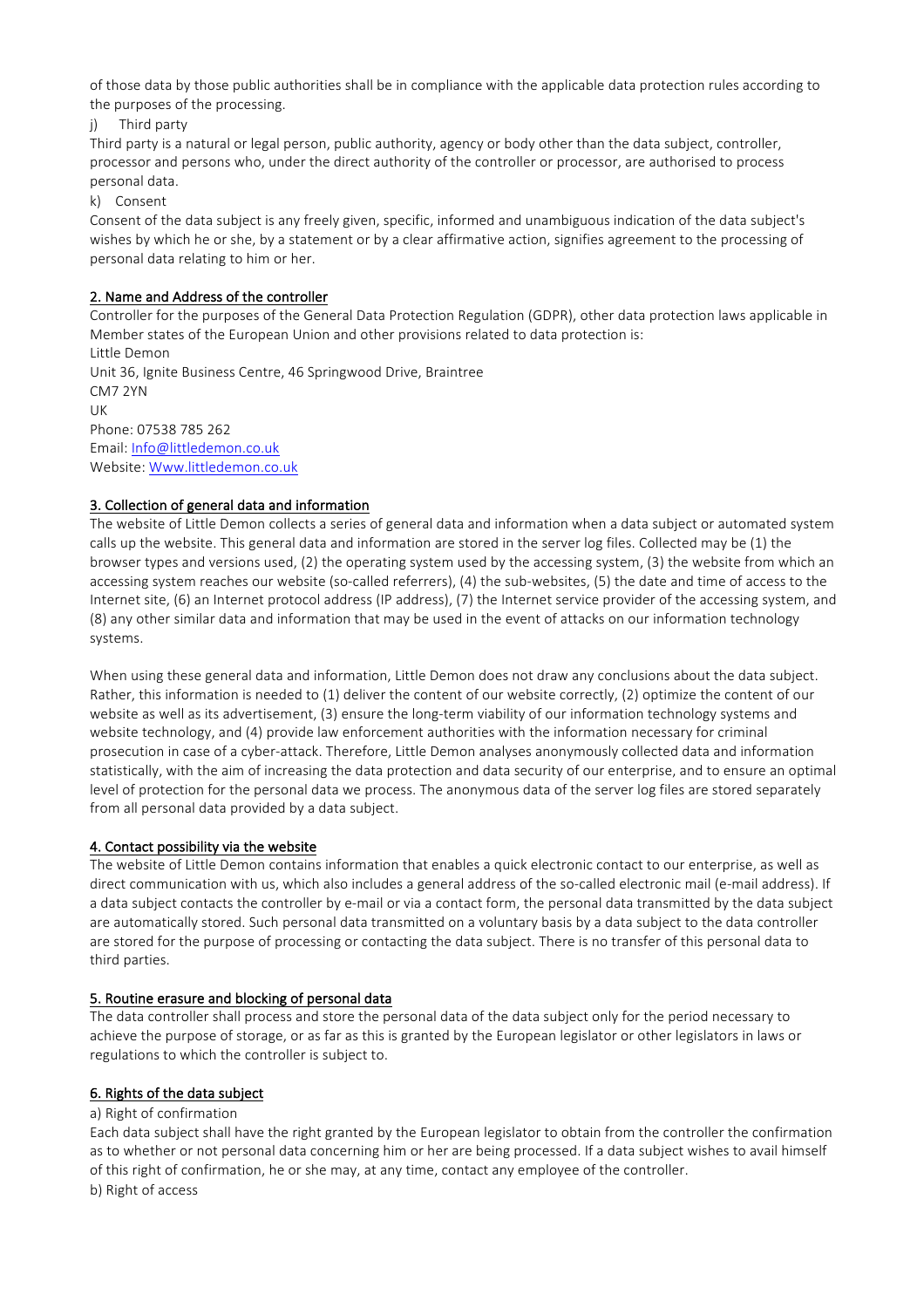Each data subject shall have the right granted by the European legislator to obtain from the controller free information about his or her personal data stored at any time and a copy of this information. Furthermore, the European directives and regulations grant the data subject access to the following information:

the purposes of the processing;

the categories of personal data concerned;

the recipients or categories of recipients to whom the personal data have been or will be disclosed, in particular recipients in third countries or international organisations:

where possible, the envisaged period for which the personal data will be stored, or, if not possible, the criteria used to determine that period;

the existence of the right to request from the controller rectification or erasure of personal data, or restriction of processing of personal data concerning the data subject, or to object to such processing;

the existence of the right to lodge a complaint with a supervisory authority;

where the personal data are not collected from the data subject, any available information as to their source; the existence of automated decision-making, including profiling, referred to in Article 22(1) and (4) of the GDPR and, at least in those cases, meaningful information about the logic involved, as well as the significance and envisaged consequences of such processing for the data subject.

Furthermore, the data subject shall have a right to obtain information as to whether personal data are transferred to a third country or to an international organisation. Where this is the case, the data subject shall have the right to be informed of the appropriate safeguards relating to the transfer. If a data subject wishes to avail himself of this right of access, he or she may, at any time, contact any employee of the controller.

## c) Right to rectification

Each data subject shall have the right granted by the European legislator to obtain from the controller without undue delay the rectification of inaccurate personal data concerning him or her. Taking into account the purposes of the processing, the data subject shall have the right to have incomplete personal data completed, including by means of providing a supplementary statement. If a data subject wishes to exercise this right to rectification, he or she may, at any time, contact any employee of the controller.

d) Right to erasure (Right to be forgotten)

Each data subject shall have the right granted by the European legislator to obtain from the controller the erasure of personal data concerning him or her without undue delay, and the controller shall have the obligation to erase personal data without undue delay where one of the following grounds applies, as long as the processing is not necessary: The personal data are no longer necessary in relation to the purposes for which they were collected or otherwise processed.

The data subject withdraws consent to which the processing is based according to point (a) of Article  $6(1)$  of the GDPR, or point (a) of Article 9(2) of the GDPR, and where there is no other legal ground for the processing.

The data subject objects to the processing pursuant to Article  $21(1)$  of the GDPR and there are no overriding legitimate grounds for the processing, or the data subject objects to the processing pursuant to Article  $21(2)$  of the GDPR. The personal data have been unlawfully processed.

The personal data must be erased for compliance with a legal obligation in Union or Member State law to which the controller is subject.

The personal data have been collected in relation to the offer of information society services referred to in Article  $8(1)$ of the GDPR.

If one of the aforementioned reasons applies, and a data subject wishes to request the erasure of personal data stored by Little Demon, he or she may, at any time, contact any employee of the controller. An employee of Little Demon shall promptly ensure that the erasure request is complied with immediately. Where the controller has made personal data public and is obliged pursuant to Article 17(1) to erase the personal data, the controller, taking account of available technology and the cost of implementation, shall take reasonable steps, including technical measures, to inform other controllers processing the personal data that the data subject has requested erasure by such controllers of any links to, or copy or replication of, those personal data, as far as processing is not required. An employees of Little Demon will arrange the necessary measures in individual cases.

e) Right of restriction of processing

Each data subject shall have the right granted by the European legislator to obtain from the controller restriction of processing where one of the following applies:

The accuracy of the personal data is contested by the data subject, for a period enabling the controller to verify the accuracy of the personal data.

The processing is unlawful and the data subject opposes the erasure of the personal data and requests instead the restriction of their use instead.

The controller no longer needs the personal data for the purposes of the processing, but they are required by the data subject for the establishment, exercise or defence of legal claims.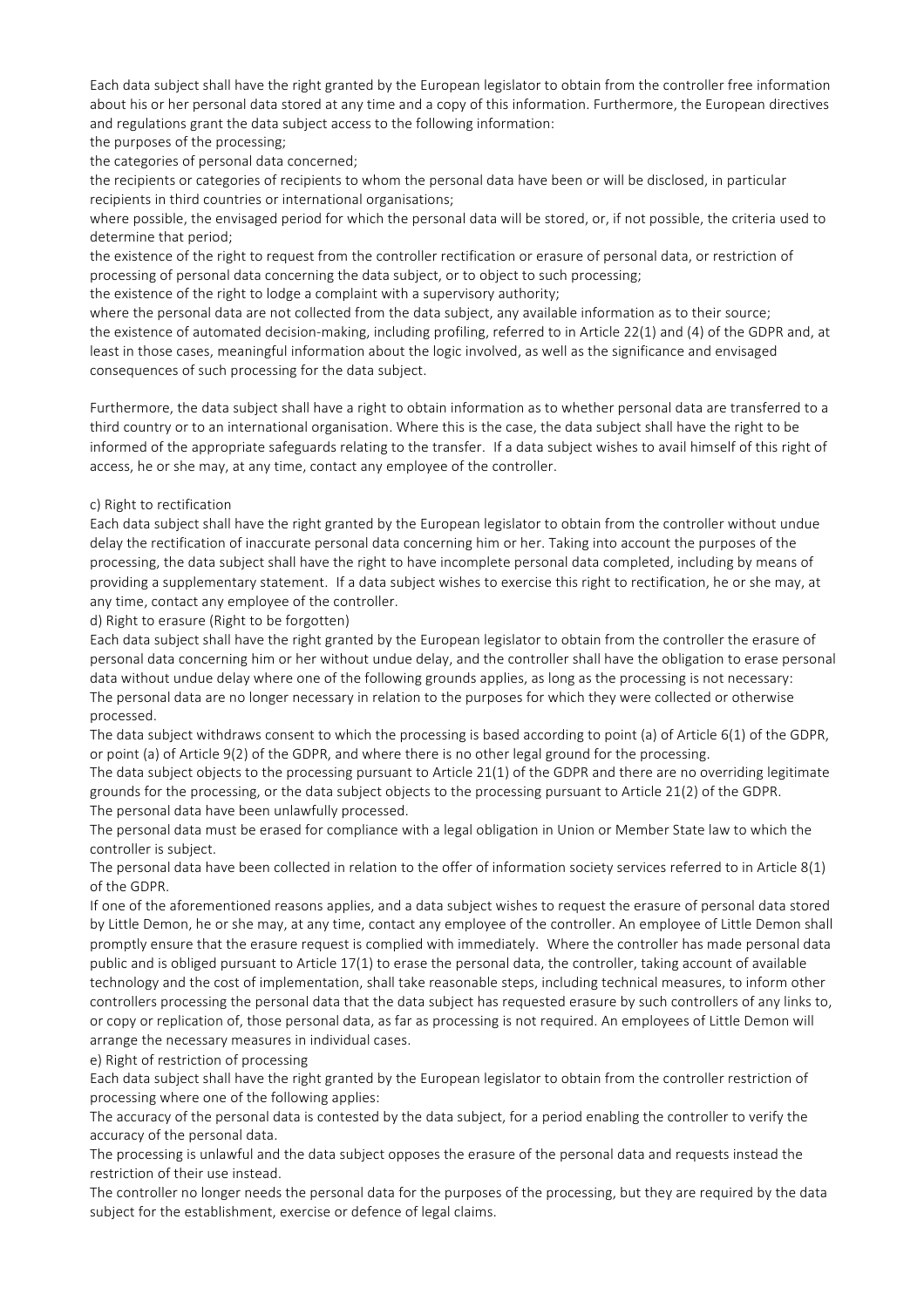The data subject has objected to processing pursuant to Article  $21(1)$  of the GDPR pending the verification whether the legitimate grounds of the controller override those of the data subject.

If one of the aforementioned conditions is met, and a data subject wishes to request the restriction of the processing of personal data stored by Little Demon, he or she may at any time contact any employee of the controller. The employee of Little Demon will arrange the restriction of the processing.

#### f) Right to data portability

Each data subject shall have the right granted by the European legislator, to receive the personal data concerning him or her, which was provided to a controller, in a structured, commonly used and machine-readable format. He or she shall have the right to transmit those data to another controller without hindrance from the controller to which the personal data have been provided, as long as the processing is based on consent pursuant to point (a) of Article  $6(1)$  of the GDPR or point (a) of Article  $9(2)$  of the GDPR, or on a contract pursuant to point (b) of Article  $6(1)$  of the GDPR, and the processing is carried out by automated means, as long as the processing is not necessary for the performance of a task carried out in the public interest or in the exercise of official authority vested in the controller. Furthermore, in exercising his or her right to data portability pursuant to Article 20(1) of the GDPR, the data subject shall have the right to have personal data transmitted directly from one controller to another, where technically feasible and when doing so does not adversely affect the rights and freedoms of others. In order to assert the right to data portability, the data subject may at any time contact any employee of Little Demon.

#### g) Right to object

Each data subject shall have the right granted by the European legislator to object, on grounds relating to his or her particular situation, at any time, to processing of personal data concerning him or her, which is based on point (e) or (f) of Article 6(1) of the GDPR. This also applies to profiling based on these provisions. Little Demon shall no longer process the personal data in the event of the objection, unless we can demonstrate compelling legitimate grounds for the processing which override the interests, rights and freedoms of the data subject, or for the establishment, exercise or defence of legal claims. If Little Demon processes personal data for direct marketing purposes, the data subject shall have the right to object at any time to processing of personal data concerning him or her for such marketing. This applies to profiling to the extent that it is related to such direct marketing. If the data subject objects to Little Demon to the processing for direct marketing purposes, Little Demon will no longer process the personal data for these purposes. In addition, the data subject has the right, on grounds relating to his or her particular situation, to object to processing of personal data concerning him or her by Little Demon for scientific or historical research purposes, or for statistical purposes pursuant to Article  $89(1)$  of the GDPR, unless the processing is necessary for the performance of a task carried out for reasons of public interest. In order to exercise the right to object, the data subject may contact any employee of Little Demon. In addition, the data subject is free in the context of the use of information society services, and notwithstanding Directive 2002/58/EC, to use his or her right to object by automated means using technical specifications.

## h) Automated individual decision-making, including profiling

Each data subject shall have the right granted by the European legislator not to be subject to a decision based solely on automated processing, including profiling, which produces legal effects concerning him or her, or similarly significantly affects him or her, as long as the decision (1) is not is necessary for entering into, or the performance of, a contract between the data subject and a data controller, or (2) is not authorised by Union or Member State law to which the controller is subject and which also lays down suitable measures to safeguard the data subject's rights and freedoms and legitimate interests, or  $(3)$  is not based on the data subject's explicit consent. If the decision  $(1)$  is necessary for entering into, or the performance of, a contract between the data subject and a data controller, or (2) it is based on the data subject's explicit consent, Little Demon shall implement suitable measures to safeguard the data subject's rights and freedoms and legitimate interests, at least the right to obtain human intervention on the part of the controller, to express his or her point of view and contest the decision. If the data subject wishes to exercise the rights concerning automated individual decision-making, he or she may, at any time, contact any employee of Little Demon.

i) Right to withdraw data protection consent

Each data subject shall have the right granted by the European legislator to withdraw his or her consent to processing of his or her personal data at any time. If the data subject wishes to exercise the right to withdraw the consent, he or she may, at any time, contact any employee of Little Demon.

#### 7. Data protection provisions about the application and use of Facebook

On this website, the controller has integrated components of the enterprise Facebook. Facebook is a social network. A social network is a place for social meetings on the Internet, an online community, which usually allows users to communicate with each other and interact in a virtual space. A social network may serve as a platform for the exchange of opinions and experiences, or enable the Internet community to provide personal or business-related information. Facebook allows social network users to include the creation of private profiles, upload photos, and network through friend requests.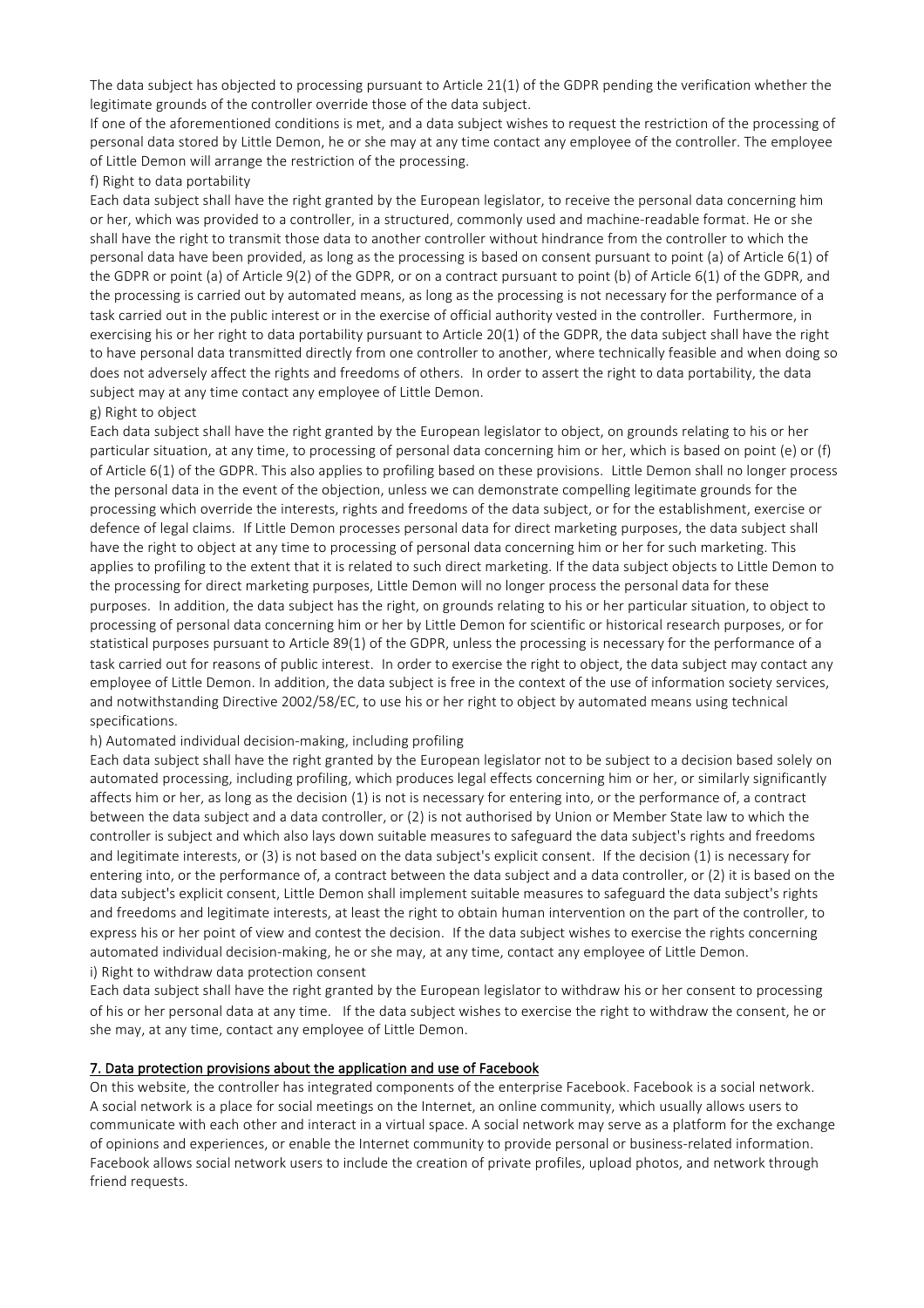The operating company of Facebook is Facebook, Inc., 1 Hacker Way, Menlo Park, CA 94025, United States. If a person lives outside of the United States or Canada, the controller is the Facebook Ireland Ltd., 4 Grand Canal Square, Grand Canal Harbour, Dublin 2, Ireland.

With each call-up to one of the individual pages of this Internet website, which is operated by the controller and into which a Facebook component (Facebook plug-ins) was integrated, the web browser on the information technology system of the data subject is automatically prompted to download display of the corresponding Facebook component from Facebook through the Facebook component. An overview of all the Facebook Plug-ins may be accessed under https://developers.facebook.com/docs/plugins/. During the course of this technical procedure, Facebook is made aware of what specific sub-site of our website was visited by the data subject.

If the data subject is logged in at the same time on Facebook, Facebook detects with every call-up to our website by the data subject—and for the entire duration of their stay on our Internet site—which specific sub-site of our Internet page was visited by the data subject. This information is collected through the Facebook component and associated with the respective Facebook account of the data subject. If the data subject clicks on one of the Facebook buttons integrated into our website, e.g. the "Like" button, or if the data subject submits a comment, then Facebook matches this information with the personal Facebook user account of the data subject and stores the personal data.

Facebook always receives, through the Facebook component, information about a visit to our website by the data subject, whenever the data subject is logged in at the same time on Facebook during the time of the call-up to our website. This occurs regardless of whether the data subject clicks on the Facebook component or not. If such a transmission of information to Facebook is not desirable for the data subject, then he or she may prevent this by logging off from their Facebook account before a call-up to our website is made.

The data protection guideline published by Facebook, which is available at https://facebook.com/about/privacy/, provides information about the collection, processing and use of personal data by Facebook. In addition, it is explained there what setting options Facebook offers to protect the privacy of the data subject. In addition, different configuration options are made available to allow the elimination of data transmission to Facebook. These applications may be used by the data subiect to eliminate a data transmission to Facebook.

#### 8. Data protection provisions about the application and use of Google AdSense

On this website, the controller has integrated Google AdSense. Google AdSense is an online service which allows the placement of advertising on third-party sites. Google AdSense is based on an algorithm that selects advertisements displayed on third-party sites to match with the content of the respective third-party site. Google AdSense allows an interest-based targeting of the Internet user, which is implemented by means of generating individual user profiles. The operating company of Google's AdSense component is Alphabet Inc., 1600 Amphitheatre Pkwy, Mountain View, CA 94043-1351, United States.

The purpose of Google's AdSense component is the integration of advertisements on our website. Google AdSense places a cookie on the information technology system of the data subject. The definition of cookies is explained above. With the setting of the cookie, Alphabet Inc. is enabled to analyse the use of our website. With each call-up to one of the individual pages of this Internet site, which is operated by the controller and into which a Google AdSense component is integrated, the Internet browser on the information technology system of the data subject will automatically submit data through the Google AdSense component for the purpose of online advertising and the settlement of commissions to Alphabet Inc. During the course of this technical procedure, the enterprise Alphabet Inc. gains knowledge of personal data, such as the IP address of the data subject, which serves Alphabet Inc., inter alia, to understand the origin of visitors and clicks and subsequently create commission settlements.

The data subject may, as stated above, prevent the setting of cookies through our website at any time by means of a corresponding adjustment of the web browser used and thus permanently deny the setting of cookies. Such an adjustment to the Internet browser used would also prevent Alphabet Inc. from setting a cookie on the information technology system of the data subject. Additionally, cookies already in use by Alphabet Inc. may be deleted at any time via a web browser or other software programs.

Furthermore, Google AdSense also uses so-called tracking pixels. A tracking pixel is a miniature graphic that is embedded in web pages to enable a log file recording and a log file analysis through which a statistical analysis may be performed. Based on the embedded tracking pixels, Alphabet Inc. is able to determine if and when a website was opened by a data subject, and which links were clicked on by the data subject. Tracking pixels serve, inter alia, to analyse the flow of visitors on a website.

Through Google AdSense, personal data and information—which also includes the IP address, and is necessary for the collection and accounting of the displayed advertisements—is transmitted to Alphabet Inc. in the United States of America. These personal data will be stored and processed in the United States of America. The Alphabet Inc. may disclose the collected personal data through this technical procedure to third parties.

Google AdSense is further explained under the following link https://www.google.com/intl/en/adsense/start/.

#### 9. Data protection provisions about the application and use of Google Analytics (with anonymization function)

On this website, the controller has integrated the component of Google Analytics (with the anonymizer function). Google Analytics is a web analytics service. Web analytics is the collection, gathering, and analysis of data about the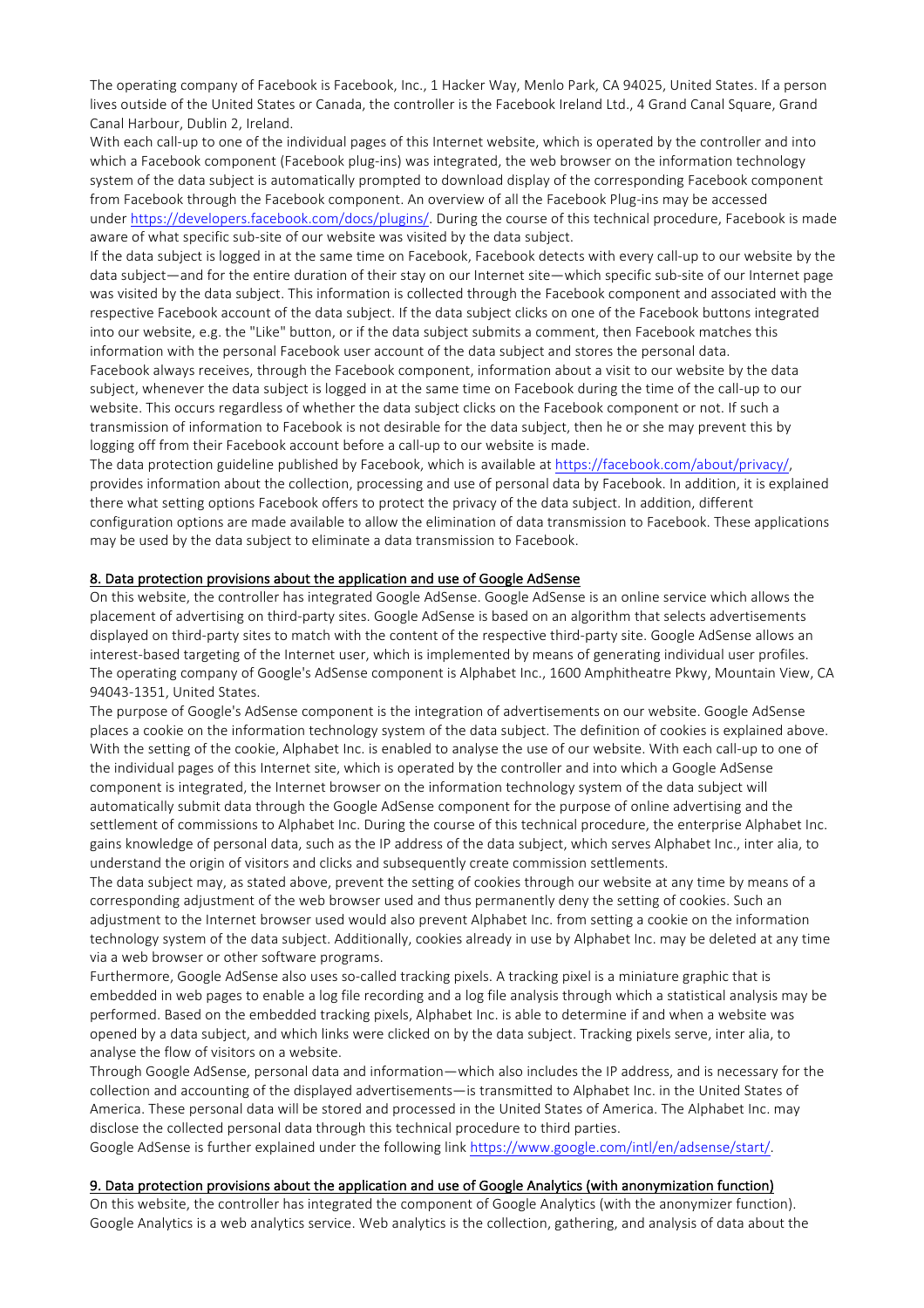behaviour of visitors to websites. A web analysis service collects, inter alia, data about the website from which a person has come (the so-called referrer), which sub-pages were visited, or how often and for what duration a sub-page was viewed. Web analytics are mainly used for the optimization of a website and in order to carry out a cost-benefit analysis of Internet advertising.

The operator of the Google Analytics component is Google Inc., 1600 Amphitheatre Pkwy, Mountain View, CA 94043-1351, United States.

For the web analytics through Google Analytics the controller uses the application " gat. anonymizeIp". By means of this application the IP address of the Internet connection of the data subject is abridged by Google and anonymised when accessing our websites from a Member State of the European Union or another Contracting State to the Agreement on the European Economic Area.

The purpose of the Google Analytics component is to analyse the traffic on our website. Google uses the collected data and information, inter alia, to evaluate the use of our website and to provide online reports, which show the activities on our websites, and to provide other services concerning the use of our Internet site for us.

Google Analytics places a cookie on the information technology system of the data subject. The definition of cookies is explained above. With the setting of the cookie, Google is enabled to analyse the use of our website. With each call-up to one of the individual pages of this Internet site, which is operated by the controller and into which a Google Analytics component was integrated, the Internet browser on the information technology system of the data subject will automatically submit data through the Google Analytics component for the purpose of online advertising and the settlement of commissions to Google. During the course of this technical procedure, the enterprise Google gains knowledge of personal information, such as the IP address of the data subject, which serves Google, inter alia, to understand the origin of visitors and clicks, and subsequently create commission settlements.

The cookie is used to store personal information, such as the access time, the location from which the access was made, and the frequency of visits of our website by the data subject. With each visit to our Internet site, such personal data, including the IP address of the Internet access used by the data subject, will be transmitted to Google in the United States of America. These personal data are stored by Google in the United States of America. Google may pass these personal data collected through the technical procedure to third parties.

The data subject may, as stated above, prevent the setting of cookies through our website at any time by means of a corresponding adjustment of the web browser used and thus permanently deny the setting of cookies. Such an adjustment to the Internet browser used would also prevent Google Analytics from setting a cookie on the information technology system of the data subject. In addition, cookies already in use by Google Analytics may be deleted at any time via a web browser or other software programs.

In addition, the data subject has the possibility of objecting to a collection of data that are generated by Google Analytics, which is related to the use of this website, as well as the processing of this data by Google and the chance to preclude any such. For this purpose, the data subject must download a browser add-on under the link https://tools.google.com/dlpage/gaoptout and install it. This browser add-on tells Google Analytics through a JavaScript, that any data and information about the visits of Internet pages may not be transmitted to Google Analytics. The installation of the browser add-ons is considered an objection by Google. If the information technology system of the data subject is later deleted, formatted, or newly installed, then the data subject must reinstall the browser add-ons to disable Google Analytics. If the browser add-on was uninstalled by the data subject or any other person who is attributable to their sphere of competence, or is disabled, it is possible to execute the reinstallation or reactivation of the browser add-ons.

Further information and the applicable data protection provisions of Google may be retrieved under https://www.google.com/intl/en/policies/privacy/ and under http://www.google.com/analytics/terms/us.html. Google Analytics is further explained under the following Link https://www.google.com/analytics/.

## 10. Data protection provisions about the application and use of Google-AdWords

On this website, the controller has integrated Google AdWords. Google AdWords is a service for Internet advertising that allows the advertiser to place ads in Google search engine results and the Google advertising network. Google AdWords allows an advertiser to pre-define specific keywords with the help of which an ad on Google's search results only then displayed, when the user utilizes the search engine to retrieve a keyword-relevant search result. In the Google Advertising Network, the ads are distributed on relevant web pages using an automatic algorithm, taking into account the previously defined keywords.

The operating company of Google AdWords is Google Inc., 1600 Amphitheatre Pkwy, Mountain View, CA 94043-1351, UNITED STATES.

The purpose of Google AdWords is the promotion of our website by the inclusion of relevant advertising on the websites of third parties and in the search engine results of the search engine Google and an insertion of third-party advertising on our website.

If a data subject reaches our website via a Google ad, a conversion cookie is filed on the information technology system of the data subject through Google. The definition of cookies is explained above. A conversion cookie loses its validity after 30 days and is not used to identify the data subject. If the cookie has not expired, the conversion cookie is used to check whether certain sub-pages, e.g., the shopping cart from an online shop system, were called up on our website.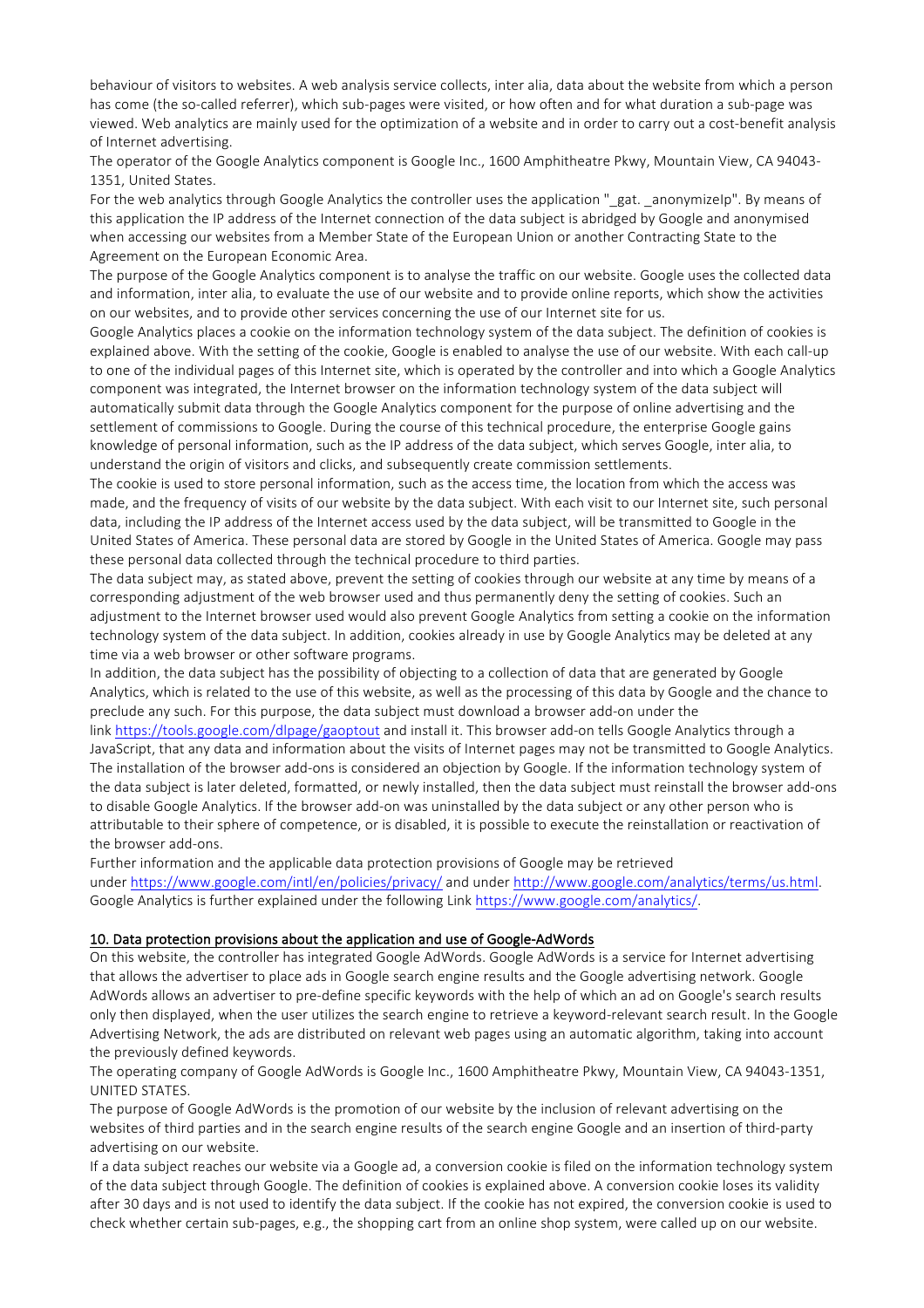Through the conversion cookie, both Google and the controller can understand whether a person who reached an AdWords ad on our website generated sales, that is, executed or cancelled a sale of goods.

The data and information collected through the use of the conversion cookie is used by Google to create visit statistics for our website. These visit statistics are used in order to determine the total number of users who have been served through AdWords ads to ascertain the success or failure of each AdWords ad and to optimize our AdWords ads in the future. Neither our company nor other Google AdWords advertisers receive information from Google that could identify the data subject.

The conversion cookie stores personal information, e.g. the Internet pages visited by the data subject. Each time we visit our Internet pages, personal data, including the IP address of the Internet access used by the data subject, is transmitted to Google in the United States of America. These personal data are stored by Google in the United States of America. Google may pass these personal data collected through the technical procedure to third parties.

The data subject may, at any time, prevent the setting of cookies by our website, as stated above, by means of a corresponding setting of the Internet browser used and thus permanently deny the setting of cookies. Such a setting of the Internet browser used would also prevent Google from placing a conversion cookie on the information technology system of the data subject. In addition, a cookie set by Google AdWords may be deleted at any time via the Internet browser or other software programs.

The data subject has a possibility of objecting to the interest based advertisement of Google. Therefore, the data subject must access from each of the browsers in use the link www.google.de/settings/ads and set the desired settings. Further information and the applicable data protection provisions of Google may be retrieved under https://www.google.com/intl/en/policies/privacy/.

## 11. Data protection provisions about the application and use of Instagram

On this website, the controller has integrated components of the service Instagram. Instagram is a service that may be qualified as an audio-visual platform, which allows users to share photos and videos, as well as disseminate such data in other social networks.

The operating company of the services offered by Instagram is Instagram LLC, 1 Hacker Way, Building 14 First Floor, Menlo Park, CA, UNITED STATES.

With each call-up to one of the individual pages of this Internet site, which is operated by the controller and on which an Instagram component (Insta button) was integrated, the Internet browser on the information technology system of the data subject is automatically prompted to the download of a display of the corresponding Instagram component of Instagram. During the course of this technical procedure, Instagram becomes aware of what specific sub-page of our website was visited by the data subject.

If the data subject is logged in at the same time on Instagram, Instagram detects with every call-up to our website by the data subject—and for the entire duration of their stay on our Internet site—which specific sub-page of our Internet page was visited by the data subject. This information is collected through the Instagram component and is associated with the respective Instagram account of the data subject. If the data subject clicks on one of the Instagram buttons integrated on our website, then Instagram matches this information with the personal Instagram user account of the data subject and stores the personal data.

Instagram receives information via the Instagram component that the data subject has visited our website provided that the data subject is logged in at Instagram at the time of the call to our website. This occurs regardless of whether the person clicks on the Instagram button or not. If such a transmission of information to Instagram is not desirable for the data subject, then he or she can prevent this by logging off from their Instagram account before a call-up to our website is made.

Further information and the applicable data protection provisions of Instagram may be retrieved under https://help.instagram.com/155833707900388 and https://www.instagram.com/about/legal/privacy/.

## 12. Data protection provisions about the application and use of LinkedIn

The controller has integrated components of the LinkedIn Corporation on this website. LinkedIn is a web-based social network that enables users with existing business contacts to connect and to make new business contacts. Over 400 million registered people in more than 200 countries use LinkedIn. Thus, LinkedIn is currently the largest platform for business contacts and one of the most visited websites in the world.

The operating company of LinkedIn is LinkedIn Corporation, 2029 Stierlin Court Mountain View, CA 94043, UNITED STATES. For privacy matters outside of the UNITED STATES LinkedIn Ireland, Privacy Policy Issues, Wilton Plaza, Wilton Place, Dublin 2, Ireland, is responsible.

With each call-up to one of the individual pages of this Internet site, which is operated by the controller and on which a LinkedIn component (LinkedIn plug-in) was integrated, the Internet browser on the information technology system of the data subject is automatically prompted to the download of a display of the corresponding LinkedIn component of LinkedIn. Further information about the LinkedIn plug-in may be accessed

under https://developer.linkedin.com/plugins. During the course of this technical procedure, LinkedIn gains knowledge of what specific sub-page of our website was visited by the data subject.